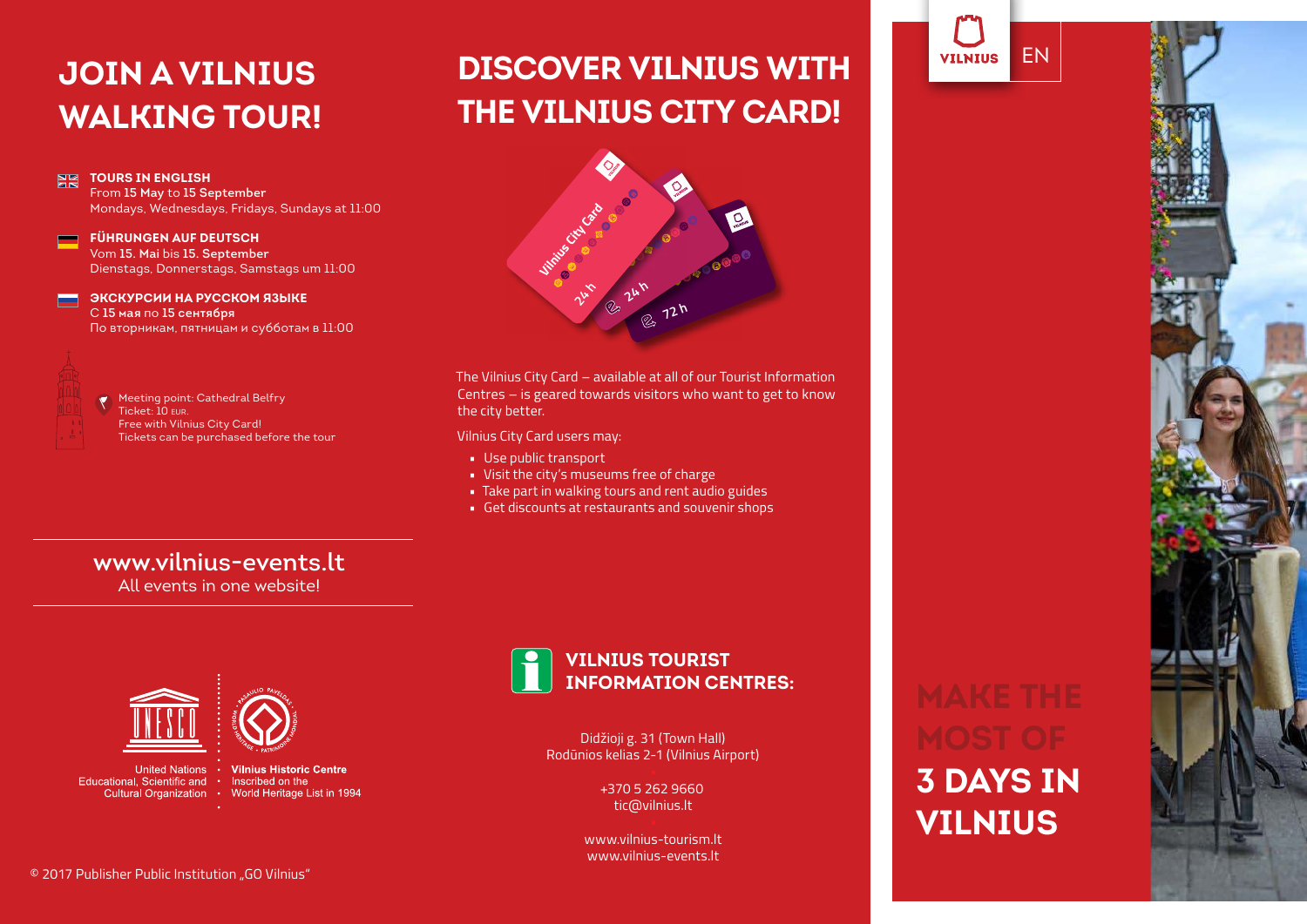# **DAY 1**





#### **1. CATHEDRAL SQUARE AND PALACE OF THE GRAND DUKES (Katedros a. 2, 4)**

} Mon-Sun 7:00–19:00, www.katedra.lt

The Cathedral of St. Stanislav and St. Vladislav is the most important cathedral for Lithuania's Catholics. St. Kazimir's chapel is among the many impressive pieces of early Baroque architecture in Vilnius. The adjacent Bell Tower is open to visitors and offers an im-

pressive view of the square. www.bpmuziejus.lt

Next to the Cathedral you will see the reconstructed Palace of the Grand Dukes of Lithuania.

} (Jun-Aug) Mon-Wed 10:00-18:00, Thu-Sat10:00-20:00, Sun 10:00-16:00 (Sep-May) Tue, Wed, Fri, Sat 10:00-18:00, Thu 10:00-20:00, Sun 10:00-16:00, €3. www.valdovurumai.lt



#### **2. GEDIMINAS TOWER (Arsenalo g. 5)**

} (Apr-Sep) Mon-Sun 10:00–21:00, (Oct-Mar) Mon–Sun 10:00–18:00. €5 www.lnm.lt

Located on Gediminas Hill, the museum housed in Gediminas Tower displays reconstructed models of castles from the 14th-17th centuries, all of which were key to the development of Vilnius as a city. Entry to the museum is the only part our guests have

to pay for. Entrance and walk up to the tower's courtyard is completely free, meaning the great panoramic views of the city are free to everyone.



#### Worth visiting:

The Church Heritage Museum (in the Church of St. Michael the Archangel, Šv. Mykolo g. 9), } Tue-Sat 11:00-18:00, €4,5. www.bpmuziejus.lt

in its main square.

**(Maironio g. 8, 10)**

www.bernardinuansamblis.lt

**3. ENSEMBLE OF ST. ANNE AND BERNARDINE CHURCH**

St. Anne's Church is one of the few red brick churches in Vilnius, and is a masterpiece of late Gothic-era architecture. It has survived the last 500 years without any alterations, and has become one of the many symbols of Vilnius. Bernadine Church is right next-door.

**4. THE REPUBLIC OF UŽUPIS** A (thankfully joking!) self-proclaimed republic of artists and Bohemians, Užupis has its own constitution, president, anthem, bishop, and national holiday. Užupis is also home to seven bridges, two churches and one of the oldest graveyards in Vilnius. The district's guardian – The Bronze Angel of Užupis – stands proudly



Worth visiting:

- Užupis Museum-Gallery of Blacksmith's Craft, Užupio g. 26. www.vilniauskalviai.lt
- Užupis Gallery, Užupio g. 3-1. www.uzupioartgallery.com
- Užupis Art Incubator and Galera, Užupio g. 2. www.umi.lt



#### **5. BERNARDINE GARDENS (Maironio g.)**

} (Apr-Oct) Mon-Sun 06:00-23:00, (Nov-Mar) Mon-Sun 07:00–22:00 www.vilniausparkai.lt Bernadine Garden is situated between Gediminas Hill, the snaking Vilnelė river, and the Bernadine Monastery. The garden was originally designed in the 19th century by Vladislovas Štrausas and has since been returned to its former glory. Today, it's a

popular spot for an afternoon stroll with a coffee in hand, and is also home to a rose garden, playgrounds and a musical fountain.



**6. GEDIMINAS AVENUE (Gedimino pr.)**

Gediminas Avenue is the main avenue in Vilnius and runs through the heart of the city. It connects the Cathedral Square with the Lithuanian Parliament, the Seimas. On the way to either of these spots, make sure to visit Vinco Kudirkos Square, where you'll find a monument dedicated to Vincas Kudirka – the author of the Lithuanian national anthem.

#### Worth visiting:

Money Museum of the Bank of Lithuania, Totorių g. 2/8,

} (Apr-Oct) Tue-Fri 10:00-19:00, Sat 11:00-18:00, (Nov-Mar) Tue-Fri 09:00-18:00, Sat 10:00-17:00, Free, www.pinigumuziejus.lt



#### **7. THE MUSEUM OF GENOCIDE VICTIMS (THE KGB MUSEUM) (Aukų g. 2A)**

} Wed-Sat 10:00-18:00, Sun 10:00-17:00, €4 www.genocid.lt

This museum is a reminder of the 50-yearlong Soviet occupation of Lithuania. Located in the former KGB headquarters, the museum serves as a reminder of the physical, intellectual and spiritual decimation of Lithu-

ania by the Soviet authorities. The cells and interrogation chambers used until 1991 can be visited and are located in the basement of the building.

#### **TAKE A COFFEE BREAK OR DINNER:**

- Neringos restoranas, Gedimino pr. 23, www.restoranasneringa.lt
- Dine, Gedimino pr. 35
- Draft & Craft, Gedimino pr. 5
- Užupio kavinė, Užupio g. 2, www.uzupiokavine.lt
- Užupio picerija, Paupio g. 3
- Sweet Root, Užupio g. 22, www.sweetroot.lt
- The Town, Gedimino pr. 26, www.town.lt
- Strange Love, B. Radvilaitės g. 6B, www.strangelove.lt

#### **WORTH VISITING:**

- Amber Museum-Gallery, Šv. Mykolo g. 8, © Mon-Sun 10:00-19:00. www.ambergallery.lt
- Art Centre of Baltic Amber, Šv. Mykolo g. 12, } Mon-Sun 9:00-18:00
- Shopping Centre Go 9, Gedimino pr. 9. www.go9.lt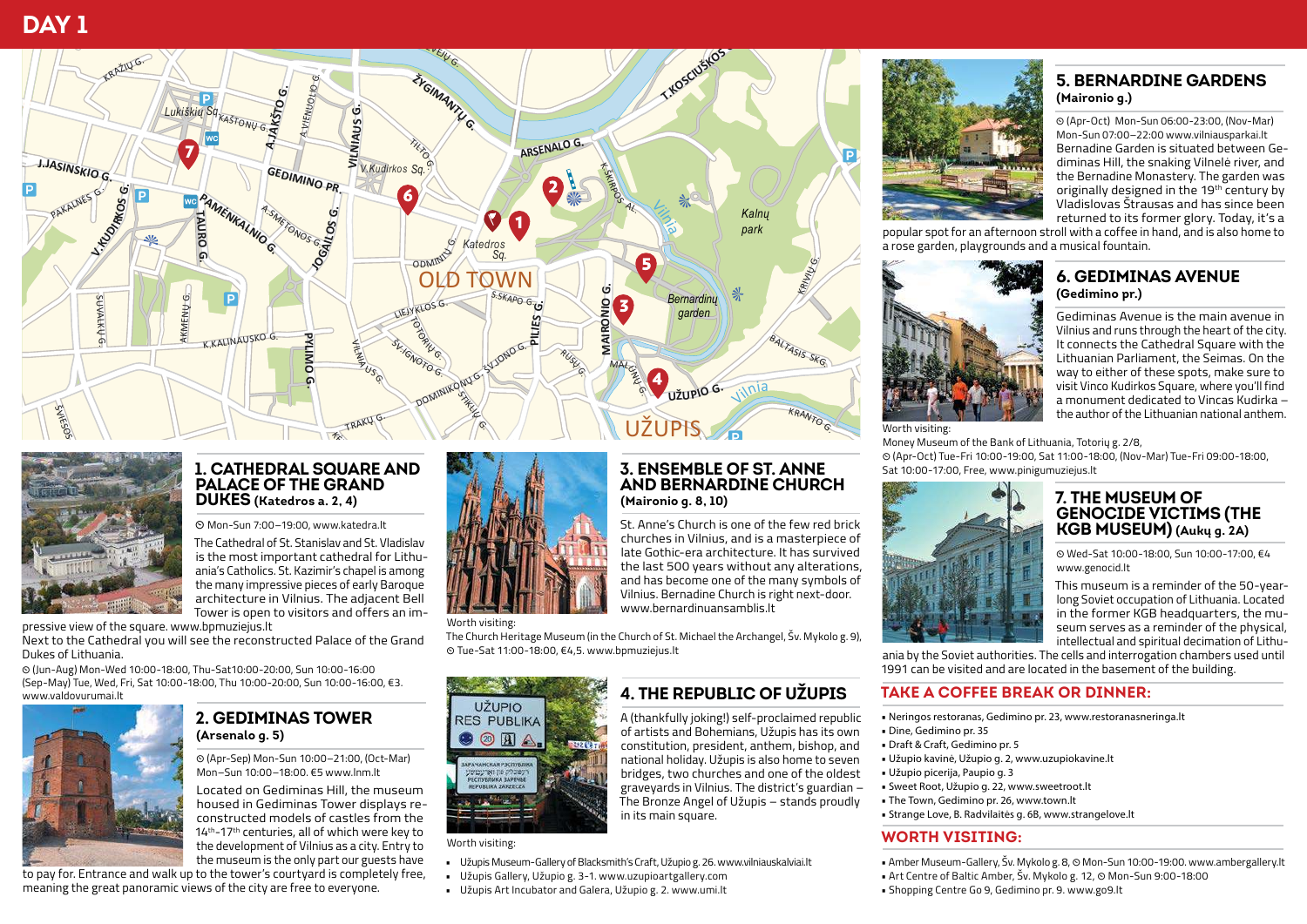



#### 8. PILIES AND DIDŽIOJI **STREETS**

Pilies Street is one of the oldest and most colourful streets in Vilnius' Old Town, and was once the main road to Gediminas Castle. Pilies and Didžioji Streets connect the castle and Gates of Dawn.

Worth visiting:

Vilnius Picture Gallery, Didžioji g. 5. ⊙ Tue-Sat 11:00-18:00, Sun 12:00-17:00, €1.8 www.ldm.lt



#### 9. PRESIDENTIAL PALACE (S. Daukanto a. 3) AND VILNIUS UNIVERSITY (Universiteto g. 3)

However you approach S. Daukanto Square (where both of these buildings are), every narrow street will widen and blend into a square dominated by a classical building finished in the early 19th century. Once a former nobleman's house, it is the present-day office of the President of Lithuania. Vilnius University and St. John's Church are

located next to the Presidential Palace. Entrance to the courtyards is €1,5 and  $\epsilon$ 2.5 for the campanile lookout and museum.

Campanile: © (May-Sept) Mon-Sun 10:00-19:00 www.muziejus.vu.lt



Worth visiting:

- · Folk Art Gallery, Žydų g. 2, Stiklių g. 16
- Stained Glass Gallery (Vitražo manufaktūra). Stiklių g. 6-8, www.stainedglass.lt



# **11. VOKIEČIŲ STREET AND<br>TOWN HALL SQUARE**

**10. THE FORMER LITTLE** 

From Medieval times until World War II, Stikliu

Street was home to Vilnius' lewish community.

and was famous as a trade and craft centre.

During the Nazi Occupation of Vilnius in 1941,

the area was turned into the smaller of the two Jewish Ghettos. By the time it was liquidated

**JEWISH GETTO** 

both ghettos had been killed.

Town Hall Square was a very important place of trade and commerce for Vilnius .<br>in the 15<sup>th</sup> century. While less so now, it still plays host to a number of open-air fairs, concerts and other celebrations. Visit the Tourist Information Centre inside the Town Hall building (entrance to the left). O Mon-Sun 9:00-18:00.

To the right (next to the Town Hall) is Vokečių Street, which is now a popular street for the city's walkers thanks to its numerous open-air cafes. In the 16th century, it was one of the most prestigious streets in Vilnius and was where the city's wealthiest merchants lived.

#### Worth visiting:

- Telia Nonmuseum, Vokiečių g. 4, © Tue-Sun 11:00-20:00. Ticket €10, www.nemuziejus.lt
	- Museum of Illusions. Vokiečiu g. 6. © Mon-Sun 10:00-21:00. Ticket €10. www.vilnil.lt
	- Contemporary Art Centre. Vokiečiu g. 2. © Tue-Sun 12:00-20:00. Ticket €3. www.cac.lt
	- · Artists Union Gallery, Vokiečių g. 2. www.ldsajunga.lt



## **12. AUŠROS VARTU STREET**

© Mon-Sun 7:00-19:00, www.ausrosvartai.lt Aušros Varty Street is one of the most religiously iconic in Vilnius, and walking along it, you will see many places of interest such as St. Kazimir's Church, the Basilian Gates, the Church of the Holy Trinity, the Orthodox Church of the Holy Spirit, the Church of St. Theresa and the internationally famous Gates of Dawn, which houses the picture of Our Lady of Mercy. It's not all religious ico-

nography, though - the street is also home to the National Philharmonic Hall. Worth visiting

- Museum of Amber Figures, Aušros Vartu g. 9. www.ambergift.lt
- Arka Gallery, Aušros Vartu g. 7. www.arkagalerija.lt



#### **13. PANORAMIC VIEW FROM SUBAČIAUS STREET**

On the corner between Subačiaus and Maironio Streets there is a panoramic view that overlooks the Old Town and Užupis. Best seen in summer, but still worth a visit all year round.

How to get there:

Take bus Nr. 10, 11, 13, 33, 34, 74 or Old Town Minihus Nr 88

#### **TAKE A COFFEE BREAK OR HAVE DINNER:**

- · Medininkai, Aušros Vartu g. 6. www.medininkai.lt
- · Felicie, Aušros Vartų g. 9, www.felicie.lt
- Bunte Gans, Aušros Vartu g. 11. www.buntegans.lt
- Amatininkų užeiga, Didžioji g. 19/2, www.amatininkai.lt
- Žuvinė, Didžioji g. 31. www.zuvine.lt
- · Pilies šokoladinė, Pilies g. 8. www.aisokoladas.lt
- Aula, Pilies g. 11.
- www.aularestoranas.lt
- · Ertlio namas, Šv. Jono g. 7, www.aularestoranas.lt

# **BUY SOUVENIRS:**

- · Gintraka, Pilies g. 23, 32, www.ambershop.lt
- · Lino namai, Pilies g. 38, www.linonamai.lt
- · Aukso avis, Pilies g. 38, www.auksoavis.lt
- · Forto dvaras, Pilies g. 16. www.fortas.eu
- Kitchen, Didžioii g. 11. www.inthekitchen.lt
- · Bistro 18, Stikliu g. 18, www.bistro18.lt
- · Lokys, Stikliy g. 8/10, www.lokys.lt Bambalynė, Stiklių g. 7,
- www.bambalyne.lt Galo do Porto.
- Aušros Vartu g. 11 Grev. Pilies g. 2. www.restoranasgrev.lt
- · Imperial, Subačiaus g. 2,
- www.imperialrestaurant.lt

#### · Jūratė, Didžioji g. 20/1, www.jurate.eu · Elementai, Stikliy g. 14